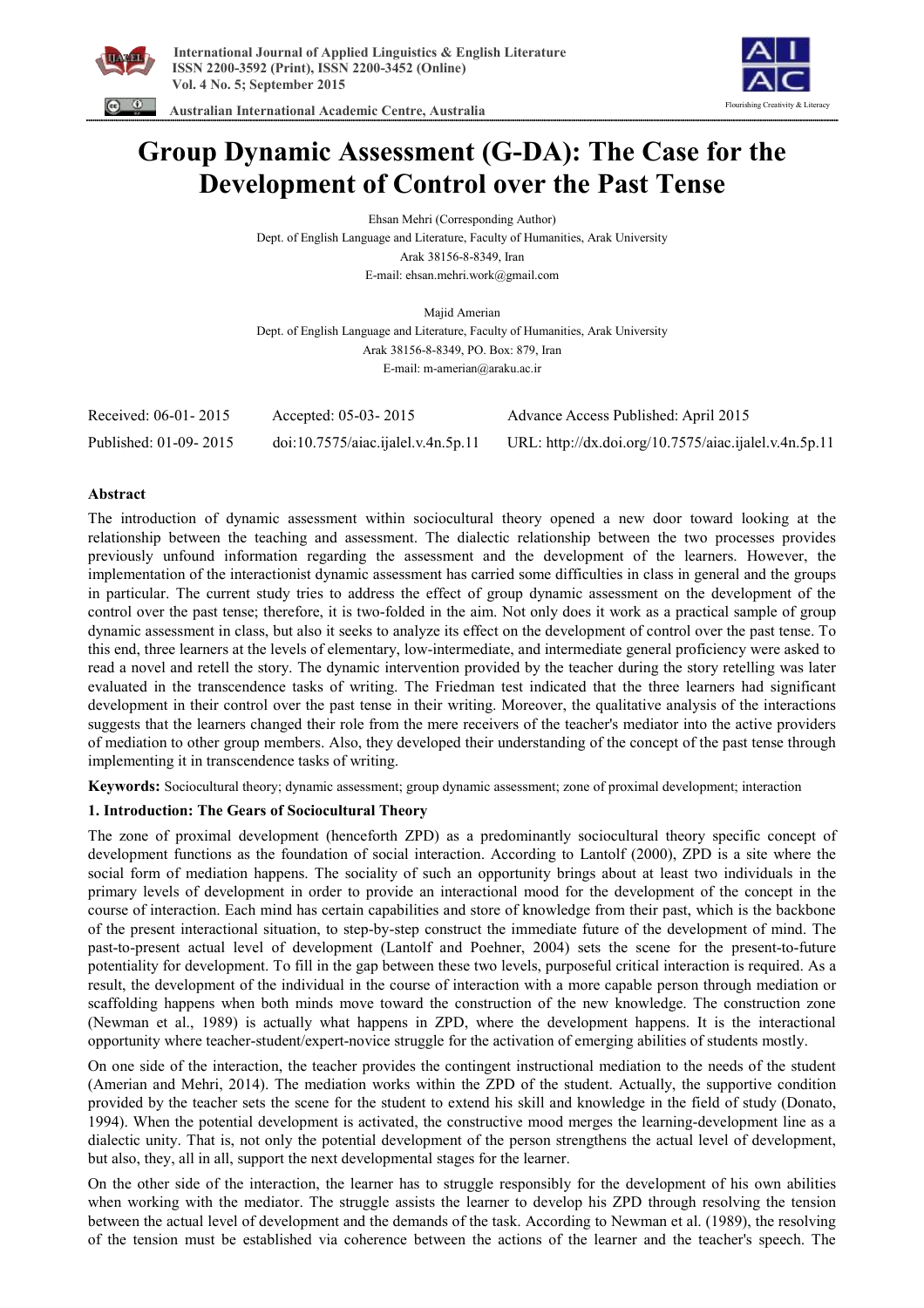learner's knowledge of what of the task is not necessary in the establishment of the coherence, but the how of the task, that is the actual realization of the knowledge, constructs it.

The way the interaction can manifest development should be sensitive to the actual and potential capabilities of the learner. That is, the amount of mediation and scaffolded instruction has to be initiated from the most minimum level of implicitness to the most maximum level of explicitness (Aljaafreh and Lantolf, 1994). The less the learner needs mediation, the wider potentiality it could be estimated the learner has, since the potential level of development of the learner, as well as his actual level, so much strengthened and ready, will be activated via very minimum mediation. Chaiklin (2003) believes that the size of the ZPD means the amount of learner's gain from mediation beyond independent problem solving. Furthermore, this examination can help the teacher or the researcher to examine the size of the learner's ZPD for assessment and instruction in the process of problem solving.

To conceptualize the ZPD in summary, it could be mentioned that the ZPD is a task specific, open-ended, intersubjective problem solving activity which assists the emergent abilities of the learner for higher development and learning. However, the definition should not be generally implemented for all the individuals. The concept should not divert the teachers and examiners toward ignoring the actual level. Moreover, those who have a narrow size of actual level of development but a wide zone of potential development could function differently from those who have a wide size of actual level of development but a narrow size of potential development. (Mehri and Amerian, under review)

#### **2. Moving toward Dynamic Assessment**

The examination of the ZPD happens when the teacher/examiner can evaluate where the learner stands primarily at his actual level of development. As a result, not only the developmental interaction should be established, but also the assessment of the individual both for the developmentality and actuality of the learner needs consideration. This means that instruction and assessment are both two sides of the same process. To merge them means to permeate into the core of the process. Therefore, dynamic assessment (henceafter DA) as a merged concept of assessment and teaching can assist both the teachers and examiners to evaluate the ZPD of the individuals. However, Mehri and Amerian (under review) believe that the concept of DA should be implemented in regard to the aim the practitioner is bearing in mind. If the focus of the DA is on the assessment part of the process, hence the *Dynamic Assessment and Teaching* (DAT) is required. On the other hand, if the focus of the DA is on the teaching part of the process, the *Dynamic Teaching and Assessment* (DTA) is required. Of course, the mere focus of the process on teaching or assessment does not mean that the process lacks either of them. The word "dynamic" points to the dialectic relationship between assessment and teaching at the same time.

According to Poehner and Lantolf (2010) the "jointed activity intended to reveal a learner's ZPD and the provision of mediation to support continued development are fully integrated in DA." Poehner (2005) defines it as "assessment and instruction…dialectically integrated as the means to move toward an always emergent (i.e., dynamic) future" (p.20). In the similar vein, Haywood and Lidz (2007 cited in Birjandi et al., 2013) "explain that DA is an interactive procedure that systematically and objectively measures the degree of change that occurs in response to cues, strategies, feedback, or task conditions that are introduced during testing" (p. 74). All in all, the main feature in all of the definitions of DA is that the concept is process oriented, it is interactive, and finally it is sensitive to the ZPD of the individuals.

Despite the features of the DA, there are certain elements in the process that have to be considered. First of all, the process needs mediation. The presence of a mediator challenges the learner through supportive intervention to develop the functioning of the individual. The process makes the learner aware of the bots and bolts of the field, not only of the knowledge of what is conveyed to the learner, but also of the knowledge of how it is made significant for him. In other words, the learner is metacognitively aware of how the problem is resolved. But the mere accomplishment of the problem in the jointed collaborative dialogue cannot be a sign of development for the learner. The implementation of the transcended tasks puts the learner under the more difficult situation in order to assess the level of independent functioning and the degree of development in comparison with the beginning of the program (Kozulin, 2011). Therefore, the examiner is continuously assessing and teaching the concepts of the field of the study in a collaborative dialectic manner.

DA fundamentally provides two bits of information. The individual's performance in the dialectic jointed activity, and the amount of benefit the individual can receive from the assistance provided in the process of the task of the test as well as the transference of the abilities gained through the interaction (ibid). Strenberg and Grigenko (2002) believe that DA is

… a procedure whose outcome takes into account the results of an intervention. In this intervention, the examiner teaches the examinee how to perform better on individual items or on the test as a whole. The final score may be a learning score representing the difference between pretest (before learning) and posttest (after learning) scores, or it may be the score on the posttest considered alone (p. vii).

Lantolf and Poehner (2004) divide DA in two general realizations. In the interactionist DA, the mediation is actually negotiated between the students and the teacher in the dialogue. The mediator is sensitive to the immediate needs of the learner and provides opportunity for the development of the potentialities when necessary. On the other hand, in the interventionist DA, there are certain scripted prompts that are arranged hierarchically and are administered in order to develop the potentiality of the learner. Therefore, the mediator is not free to respond to the needs of the learners. While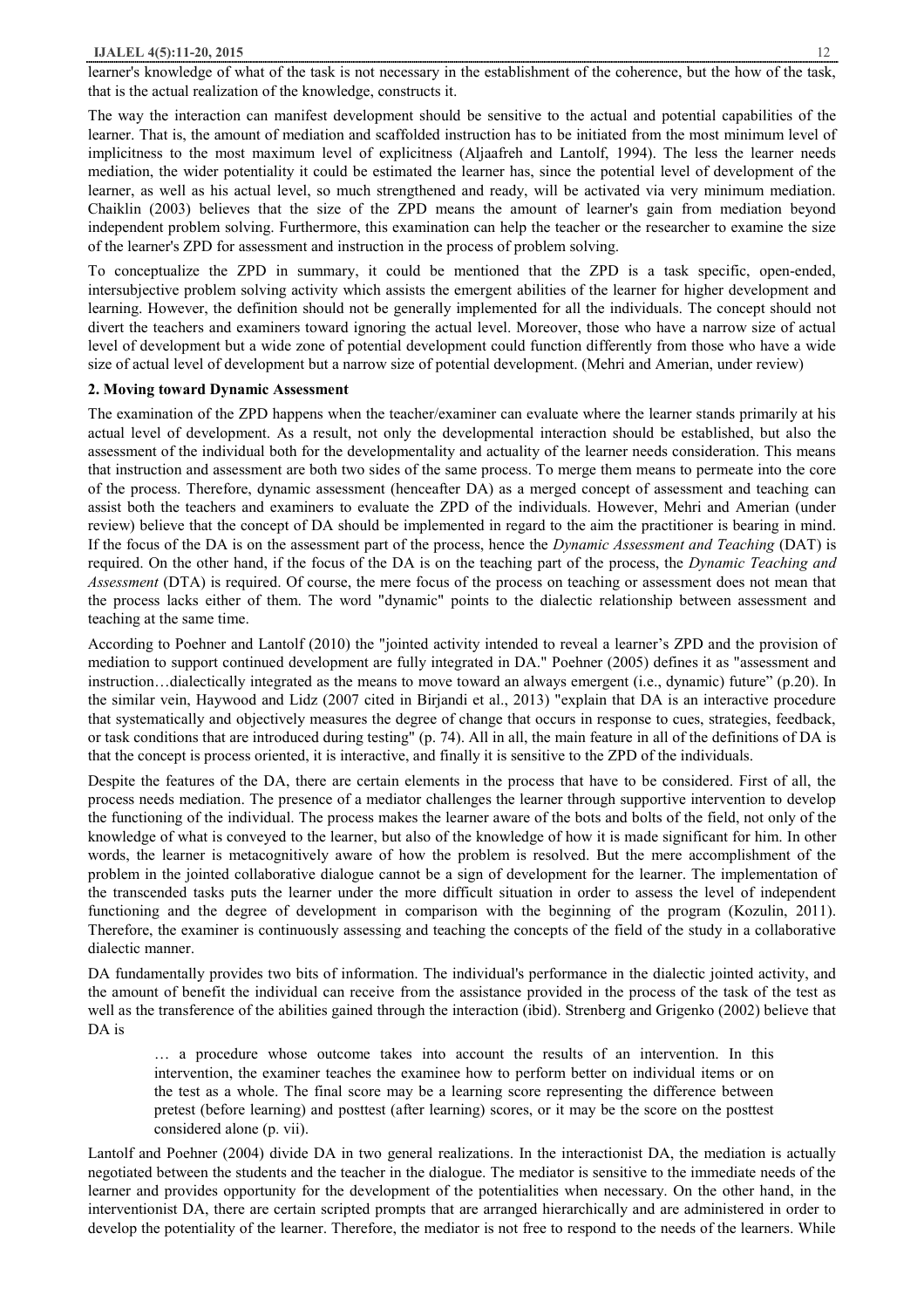the interactionist DA centers attention on the interaction and qualitative approach of assessment, the interventionist DA tends toward quantitative assessment (Poehner, 2008).

The interactionist DA bases the mediation on the responsiveness of the learner and his immediate needs. In other words, the "feedback is emergent rather than preplanned and learning is interpreted rather than measured"(Tajeddin and Tayebipour, 2012, p. 90). Also, the problems are resolved and targeted through dialogic enquiry (Wells, 1999). The development of the individual happens in the incidental interaction. Therefore, the interaction requires a highly skilled patient mediator and the approach seems not to be implemented for a large number of students (Zhang, 2013). However, Poehner (2009) uses the DA in groups (G-DA), believing that the group is not an opportunity for the performance of the individuals, but a social context in which all the members struggle collaboratively to extend the capabilities of their own and that of the others as a whole group. The teacher, on the other hand, must engage the whole group in the process of G-DA.

Poehner (ibid) divides the participants of interaction in G-DA to that of primary interactants and secondary ones. When the teacher and the learner are engaged in the process of the dialogue, the result of which could be a response to the learners' source of difficulty, they play the roles of primary interactants. However, other participants of the group who are eavesdropping warily on the primary interactants play the role of secondary interactants. They also benefit from the interaction in their own specific way for their source of knowledge and problems in the field of study. The roles of the participants of the group may change simultaneously and fluidly. To categorize this, Poehner classifies the changing role of the interactants as cumulative and concurrent. In the cumulative form, the teacher provides mediation to individuals and each member takes the role of primary interactants, and then shifts to another respectively. The whole series of exchanges aim at developing the group as a whole. In concurrent G-DA, however, the teacher provides the mediation to an individual, but the course of interaction shifts between the individuals, that is, there is not any specific primary interactants. In other words, "cumulative G-DA attempts to move the group forward through co-constructing ZPDs with individuals, but concurrent G-DA supports the development of each individual by working within the group's ZPD" (Poehner, 2009, p.478).

The interactions, whether provided to individuals or to groups, cannot lead to fruitful development, since the tuning of the interaction between the teacher and the ZPD of the individuals and groups might be roughly administered. In addition, the grouping of the individuals cannot be randomly set. Hill and Sabet (2009) maintain that the development of the most competent learners might bring about the ceiling effect, and the least competent individuals might not gain successful mediation when they are grouped together. Moreover, according to Poehner and Lantolf (2005), the ZPDs can both have progress and regression. This is highly possible in the G-DA where the successful interaction tuned to the ZPD of the individuals, or the group, might not be always at work, though the quality of interaction could make a different outcome (Poehner, 2008).

Vygotsky's theory of human conscious activity maintained that the development of consciousness is always at the support of external auxiliary tools. The formation of human consciousness is primarily external and social, and then internal and individual. Therefore, the engagement of the individuals in the social activities within ZPD connotes the purposeful, conscious, and deliberate effort in order to bring about modification and/or development in the higher mental functioning. Aljaafreh and Lantolf (1994) believe that to promote development, the concepts have to be foregrounded on the level of conscious analysis of the individuals. This puts the process at the control and under the responsibility of the person to be internalized through performance.

The control over the tools and concepts to be internalized were generalized by Vygotsky (1986) across domains via metacognition. In other words, individuals have to be self-conscious to develop the proper concept within their mental functioning. The idea of meta-cognition plays a central role in both ZPD and DA related research and practice. Long (1990) takes the idea of being aware and conscious in language learning as an adequate explanation for acquiring forms in a second language. However, the idea is not self-evident, since the interplay between conscious and subconscious learning has some sense of validity within second language learning theories. However, SCT favors the metacognitive aspect of learning. Research in DA area has realized the idea through metalinguistic knowledge of the learners (Poehner, 2008; 2009).

## **3. The study**

The current study was conducted as an extra-curricular course for 3 learners of English as a foreign language. The participants were required to take part in the course voluntarily. The course focused on the reading and speaking of the learners, in that the learners were suggested to study Hemingway's *A Farewell to Arms* novel for the reading part of the course.

Before the start of the main study, all the three participants were tested for their general proficiency level through the Oxford Placement Test. The results were elementary for Alex (with the score of 27 out of 60), low intermediate for Mathew (with the score of 33 out of 60), and intermediate for Anthony (with the score of 40 out of 60) (all pseudonyms). The participants were males who had passed several terms of language learning. They were all highly motivated to learn and increase their level of proficiency in the foreign language. They previously had the experience of reading literary texts like short stories, novelettes, and some poetry, though the materials were used as a side source for their language learning.

This course was primary a novel reading course as well as focusing on the retelling and interpreting of the literary work. The study was conducted in 5 sessions. Each session lasted about 45 minutes. The participants were required to read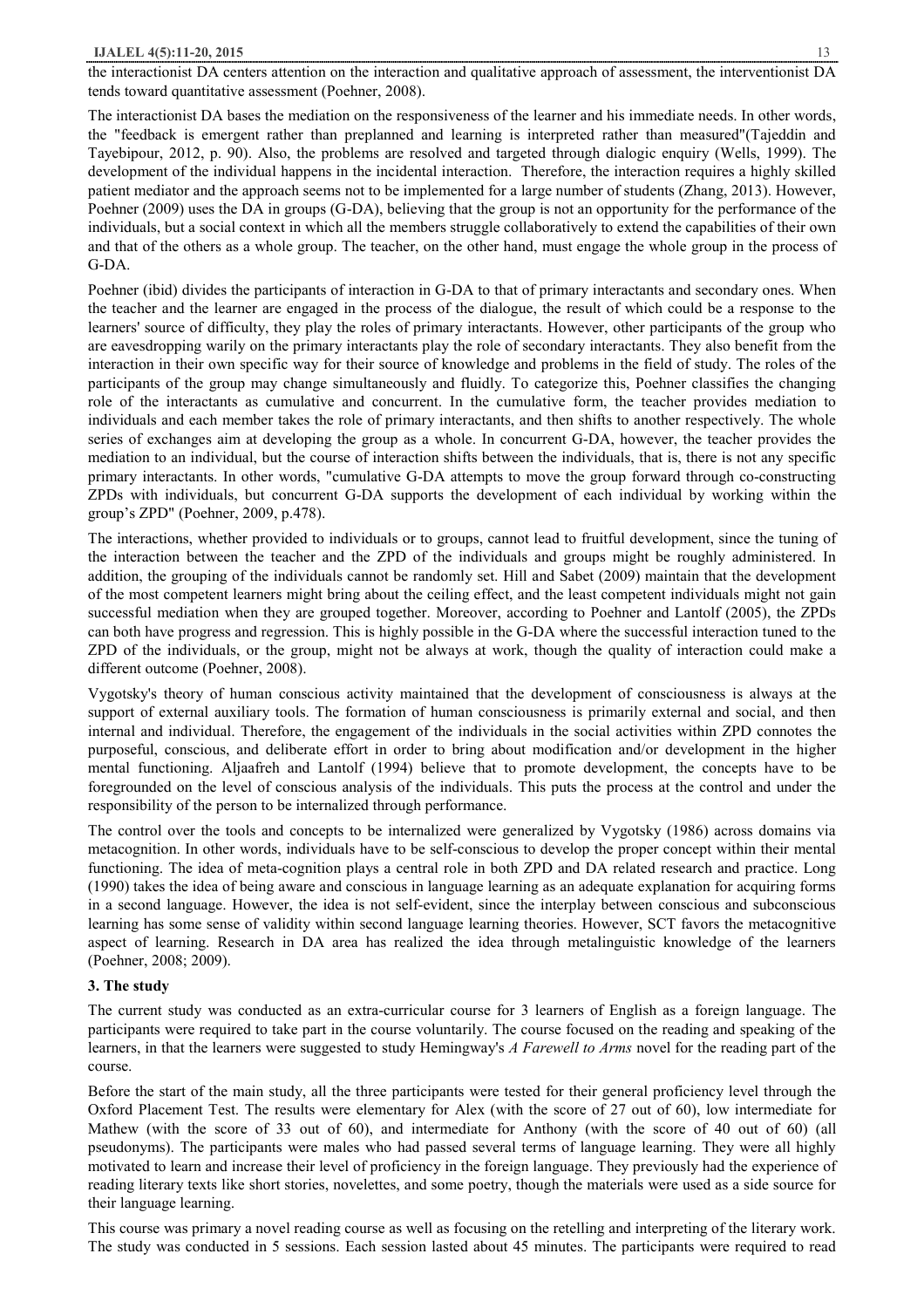some chapters of the novel informed by the instructor before attending the class (the number of chapters were equal in each session). The process was explained to the learners that they have to retell the parts they had studied at the beginning of the class, and then present their interpretation of those parts to the class through interaction with other peers and the instructor of the course. And finally, they had to transfer their retelling of the novel to a writing activity bearing in mind the interaction they had in that session.

So far as the theoretical principles of the DA are concerned, the study aimed at benefitting from the interactionist approach of DA, in that the development and assessment of the learners were responded on the spot. However, the nature of the course relied on the use of the past tense for retelling the novel. The participants were informed that for retelling the story they had studied, they needed to use the simple past tense for the report of the events. However, the point could be manipulated interchangeably to other tenses in the interpretation phase of each session. The case for the transcendence of the activity was assured through writing the retelling section of the interaction in a writing activity. This was more of a challenge and assessment of the participants if they could transfer the control of the past tense to other more abstract activities. Therefore, the study aimed at seeking into the development of control over the past tense in story retelling due to the incorporation of DA.

# **4. Results**

In this article, it is attempted to focus on those mediated interactions which were aimed at the use of the past tense for the retelling sections. Alex was an elementary English learner. He was highly motivated in learning English as he mentioned before the course started. He acknowledged that he needed some modification in his grammar as well as speaking accuracy. The following extract is from the first session.

- 1 Alex: it's about world…world war one
- 2  $T:$  uhum.
- 3 Alex: and it's the story of a soldier that go…the story of an American soldier that go to the….
- 4 T: sorry, that…?
- 5 Alex: That want, want to take part in the, in the war and he…he became the member…a member of the army of Italian…Italy…
- 6 T: ok, there is a problem in the tense of verbs.
- 7 Alex: he memebered…he member…he take part in the army of Italy
- 8 T: he take part?
- 9 Alex: he take part in the army
- 10 Anthony: took part
- 11 Alex: took part?
- 12 Anthony: he took part in the army
- 13 Alex: oh yes, he took part

Alex starts the retelling of the story; however, he has a problem in 3 when he misses the use of the past tense for the report of the events. The teacher intervenes through prompting him that there is a problem in the sentence. In 5, Alex attempts once again to restate his sentence. The failure to modify the tense might be due to not realizing the source of the problem; therefore, in 6 the teacher uses a more explicit mediation, revealing the source of the problem. However, Alex mistakenly changes another word to the past tense. In 8, the teacher uses a more explicit mediation, mentioning the problem itself. Despite this, Alex is still confused what the problem is. Actually, the level of control over the past tense might be due to the lack of knowledge of what the past form of "take part" is. In the group mediation, other members, being contributive to the goals of the interaction, intervene in order to modify the problem. They sometimes play the role of the peer assistant in the problem solving of the other members of the group. Anthony, in 10, seeing that Alex cannot benefit from the mediation, intervenes and provides the correct form of past tense. After that, Alex wonders what "took part" is. Then, Anthony explicitly puts the past form in Alex's problematic sentence, after which, Alex realizes that the past form of the "take part" is "took part". The interjection, "oh" functions like a realization toward the accomplishment of the task.

Mathew, a low intermediate English learner, was also highly motivated. He had studied English for 2 years. He believed that he needed more practice in speaking fluently. Moreover, he insisted that he enjoyed stories and the discussion over literary works. The following extract is again about the interaction over the use of the past tense in reporting the events.

14 T: could you tell me a summary of what happened in the first eight chapters?

- 15 Mathew: you know, mostly, it was, e, the, there was some feelings.
- 16 T: sorry again?
- 17 Mathew: there were some feelings
- 18 T: aha.

In this extract, the teacher triggers Mathew to report the events through setting questions. Mathew in 15 starts the report, and he follows the past tense rule of reporting, however, he has a problem regarding the use of the singular or plural match between the verb and the object in the sentence "there was some feelings". The teacher mediated this implicitly, in 16 to convey that there is a problem in that sentence. Mathew, as a result, swiftly modified the problem,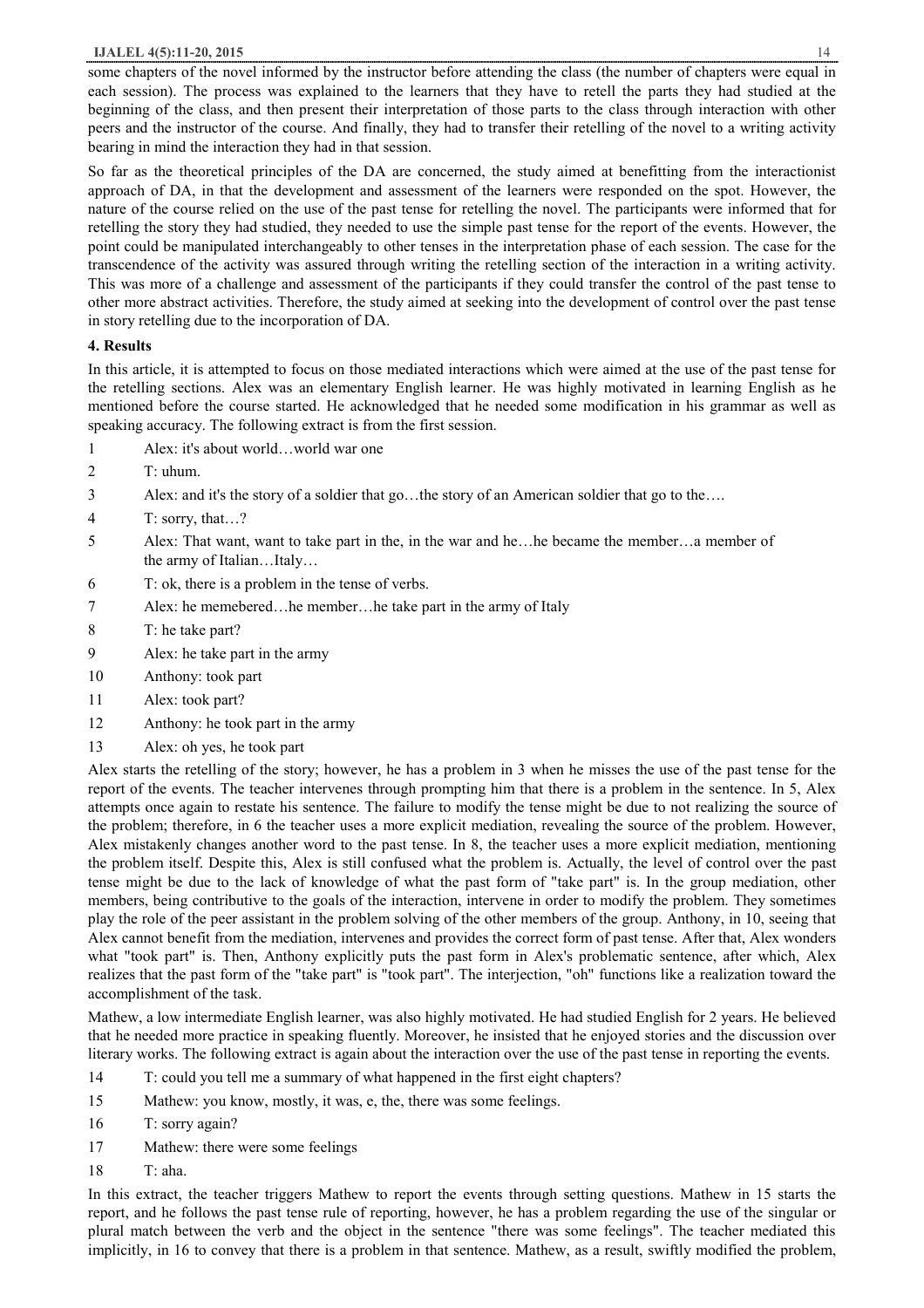benefiting from the mediation, and changed the singular "to be" verb to the plural form. Now, the modification could be the effect of the previous interaction with Alex, in that the teacher focused on the use of the past form. Therefore, Mathew might be a little more conscious over the tense of the verbs, though he needed very implicit mediation for the development of control over the tense.

Anthony, an intermediate English learner, attended English classes for over 3 years. He had a lot of experience of discussions, interactions, conversations with native speakers. He was also highly motivated to attend this course, mentioning that he needed more self-confidence in speaking, and negotiating his ideas. He was very contributive to the course of interaction in the class, and dedicated his time and energy to have a fruitful outcome.

- 19 Anthony: I think after a while they start…
- 20 T: sorry, sorry, would you, they?
- 21 Anthony: after a while ..
- 22 T: aha. They…?
- 23 Anthony: they also, specially that boy that guy fell in love with that girl.

In 19, Anthony attempts to report the events, but he uses the present tense for "start", when the teacher intervenes to mediate implicitly that there is a problem in the sentence, Anthony repeats the sentence over again, hesitating for some moments to reflect over the sentence in 21. The teacher, on the other hand, in 22, tries to prompts him to continue. However, in 23, Anthony uses the strategy of rephrasing his report of events, to another question, letting go of the problem. He strategically circumvented what he intended to say, though previously he had experience of what the focus of the teacher's intervention was.

For the sake of space, we move to the third session of the course. In the second session, there were some meditational moves over the use of the past tense. To evidence the changes through the session, the description of the interaction in the third session can show the changes in the individuals more explicitly. Alex has improved in the third session, in receiving mediation. He can manage the control over the past tense of the verbs in retelling the story events. Although he still has certain problems in the use of the past tense, he can benefit from the less explicit mediation. The following extract evidences the point.

- 24 Alex: after three weeks leave, he wanted to go to the war or either, or go to the…go with his wife but she didn't answer for enjoyment. When he go to the hospital…
- 25 T: ok Alex, is the tense of your verbs ok?
- 26 Alex: yeah he went…

In this extract, Alex benefited from the mediation in 25 quickly. He swiftly changed the tense of the verb to the past without wondering which verb is referred to. Actually he is getting more conscious. Anthony and Mathew had almost no problem in using the past tense. The very few occasions when it happened to them, upon the change of teacher's facial expression, they could quickly change the tense to the correct form. They were highly conscious of the use of past tense in reporting events of the story. However, as they became more conscious, they changed the role from their own problem solving situation to assist the other member of the group, Alex, in having more control on the past tense.

- 27 Alex: I think naturally when he feel love with someone.
- 28 T: sorry when you..
- 29 Alex: feel.
- 30 T: feel in love
- 31 Mathew: when you fall in love.
- 32 Anthony: yes when you feel the love.
- 33 Mathew: no he wants to say fall in love.
- 34 Anthony: feel love.fall in love.
- 35 Mathew: when you are in love.
- 36 Alex: fall in love.
- 37 T: when you fall in love. And in the story you should say?
- 38 Alex: whey he fell in love.
- 39 T: right.

In 27, Alex mistakenly used both the incorrect verb and the tense. Not only did he have a problem in the phrasal verb of "fall in love", but also he could not change the tense to the past form. Upon the mediation of the teacher, an implicit one, Alex could not realize what the problem is. Actually due to the twofold layer of the problem, Alex, as a matter of being conscious over the verbs, just picked the verb to be problematic. When the teacher in 30, stated that the "feel in love" has a problem, Mathew intervened in the interaction to correct the phrasal verb, referring to the first layer of the problem. Anthony, also on his part, tried to modify what Alex wanted to say, that is, putting at work his usual strategy of paraphrasing the ideas, and changed the sentence in 32 to "yes when you feel the love". However, Mathew, in 33 insists on the original idea of Alex, believing that he intends to use the "fall in love" collocation. Anthony supports this and then, Alex reemerges in the course of interaction, taking the role of the primary interactant, after being in the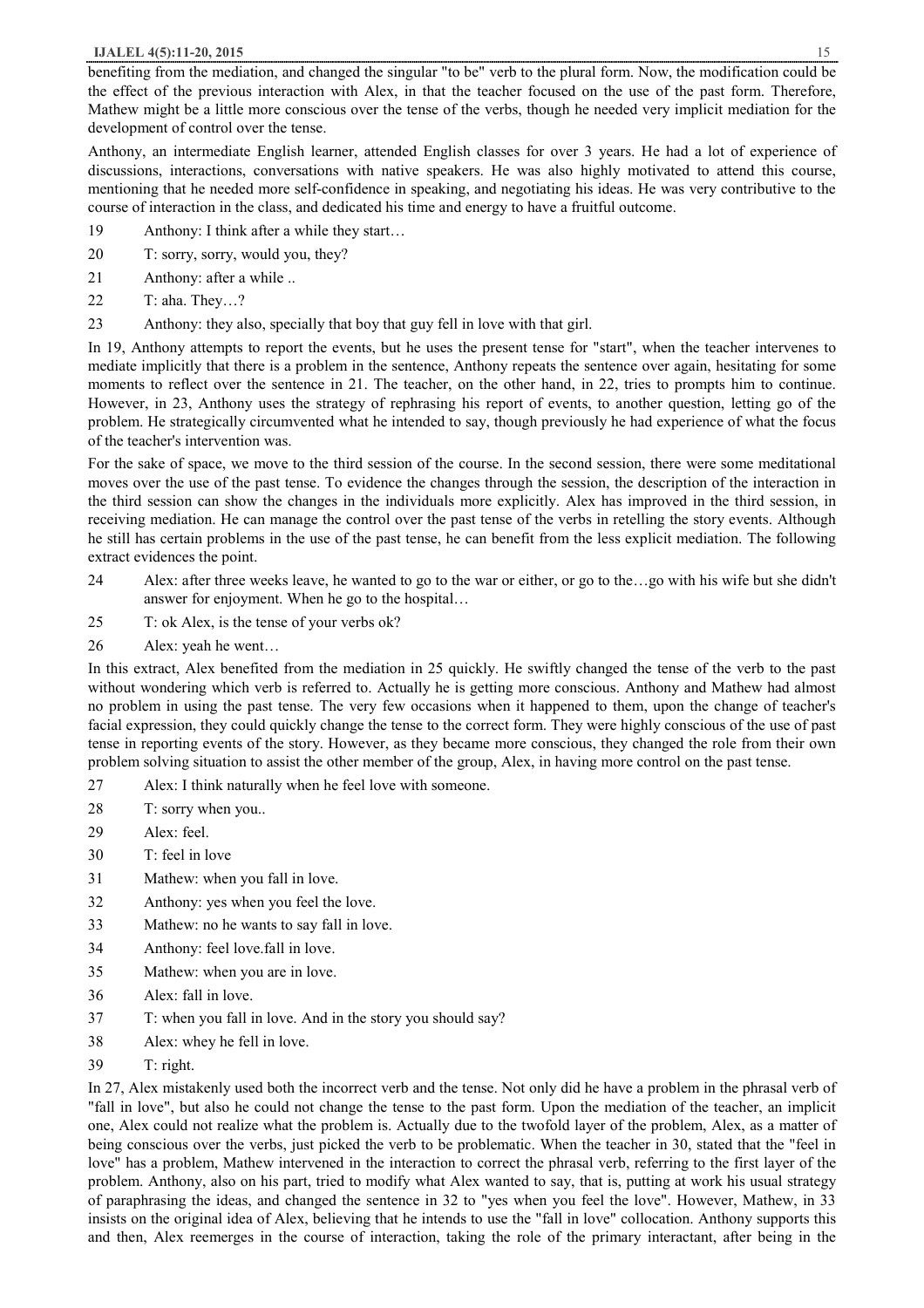In the fifth session, all the members have benefited from the mediation. Not only have Mathew and Anthony changed the degree of control over the past tense, but also they tried several times to intervene in the course of interaction between the teacher and Alex to increase the level of Alex's control over the problem. The changing role of the primary interactant and secondary interactant for Alex let him be an observer sometimes on the process of his problem solving in the hands of Mathew and Anthony. Actually, the imitation of forms of interactional behavior between the teacher and his group-mates provided the opportunity for him to increase his potential development. However, even Alex could enhance his level of control to grasp the role of intervener, like Anthony and Mathew. This is again in line with Vygotsky's emphasis on imitation as a way of developing the potentiality of individuals. The following extract illustrates the role of Alex as an assistant group-member in contributing to the problem of other group-members in the fifth session.

- 40 Anthony: Miss Ferguson was very angry at Mr. Henry because he has made his friend pregnant.
- 41 T: sorry, he has made his friend pregnant?
- 42 Anthony: he has made her friend pregnant.
- 43 T: sorry is he has made her friend pregnant correct?
- 44 Anthony: he has made her friend pregnant.
- 45 T: is the tense ok.
- 46 Alex: no he had made.
- 47 T: yes he had made. And why do you have to say in that tense?
- 48 Anthony: yes because it is in the past. He had made his friend pregnant.
- 49 Mathew: her friend.
- 50 T: sorry?
- 51 Mathew: he had made her friend pregnant.
- 52 Anthony: oh her friend pregnant.

In this extract, Anthony has got a problem regarding the use of the past tense in reporting events. Although Anthony and Mathew had very rare problems in this area, this problem happened in Anthony's long turn of retelling the story. In 40, Anthony could not change the tense from the present perfect to the past perfect. The teacher mediated him implicitly in 41. However, Anthony could not realize what the problem is, despite his being conscious in the previous sessions upon facing the most implicit mediation and his assistance for the other group members. The teacher provided a more explicit mediation in 43, to which Anthony could not respond beneficially. As a result, in 46 Alex intervened in the modification of the tense, since the teacher in 45 mentioned the source of the problem. Alex could function like Mathew and Anthony as an assistant for solving problems, taking the primary interactant from Anthony who previously had taken the same role from Alex. This actually resembles the development of the role changing so far as it is related to the process of imitation of roles from Alex's part. And when in 47 the teacher confirms Alex's intervention and asks why this is the case, Anthony provides the answer in that it should be in the past form. However, Anthony makes another problem in modifying the tense of the verb, in that he mistakenly changes the female possessive pronoun to that of a male. Despite that, Mathew intervenes here to provide the point. This shows that the members of the group are active observers of the course of interaction, not merely passive peer learners in the group. This is of course due to their contributive attitude toward learning and participating in the activity, as Poehner (2009) mentions that the participants and learners of the DA should have positive and active attitude toward the activity in order to have their potential level developed.

To have developmental validity, it is suggested that the DA activities should have the element of transfer/transcendence in their main body (Kozulin, 2011). This was realized through writing, in that, the participants were asked to write the retelling section of each session. The process of transfer and its evaluation was done through counting the number of words, the number of the past forms used in the retelling part of their writing, and the number of mistakes.

| Sessions               |       |     |       |     |      |
|------------------------|-------|-----|-------|-----|------|
| Text features          |       |     |       |     |      |
| Word counts            | 167   | 220 | 70    | 25. | 227  |
| Verbs used             |       |     |       |     | 36   |
| Correct past forms     |       | 20  |       |     |      |
| Mistakes               |       |     |       |     |      |
| Percentage of mistakes | 20.83 |     | 14.28 |     | 8.33 |

Table 1. The analysis of verbs in Anthony's summary writing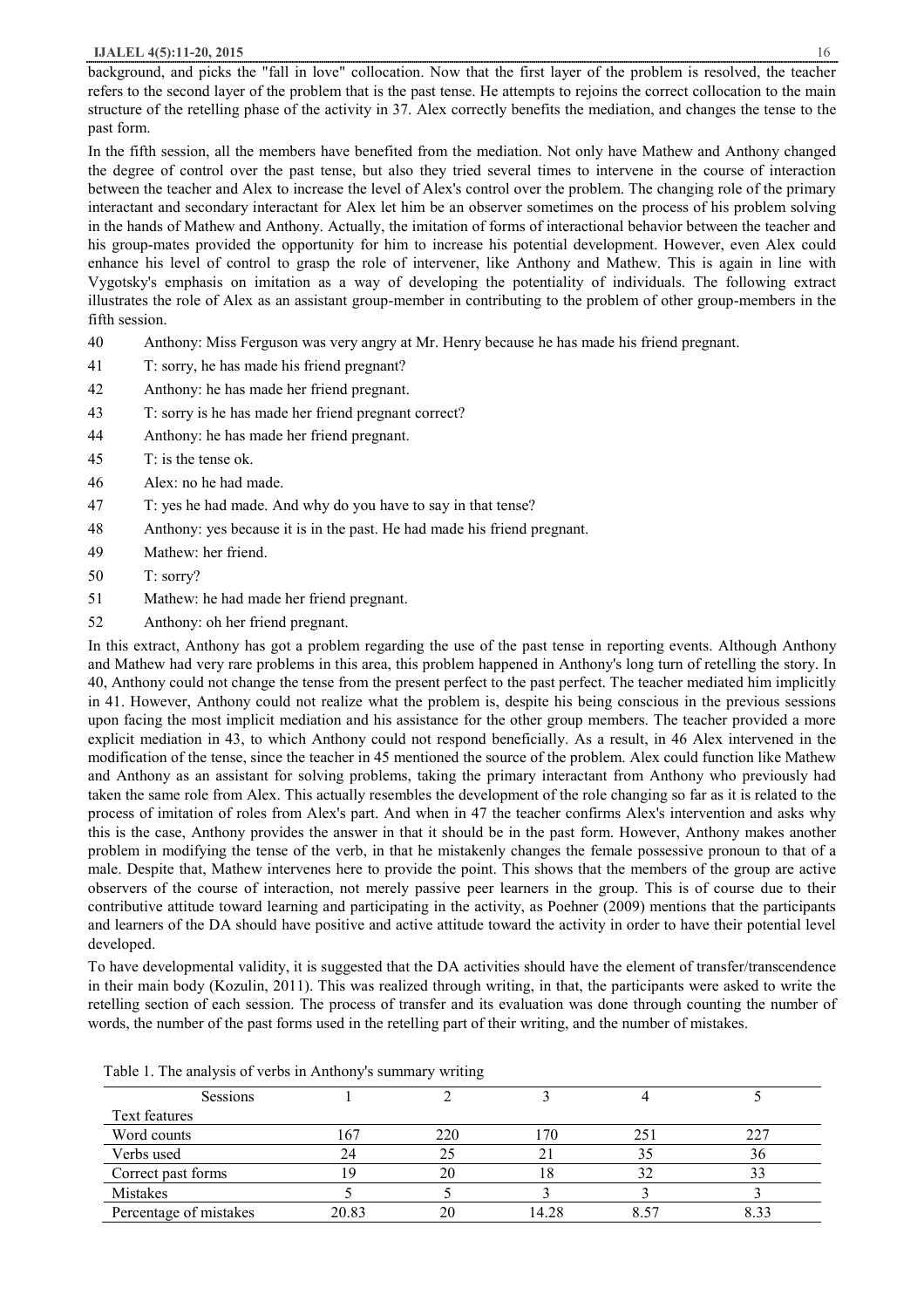| Sessions               |       |       |      |     |     |
|------------------------|-------|-------|------|-----|-----|
| Text features          |       |       |      |     |     |
| Word counts            | l 14  | 152   | 123  | 132 | 150 |
| Verbs used             | 14    | 21    |      | 20  | 10  |
| Correct past forms     |       | 19    | 12   | 18  | 10  |
| Mistakes               |       |       |      |     |     |
| Percentage of mistakes | 42.85 | 14.28 | 7.69 | 10  |     |

| <b>Sessions</b>        |       |       |       |       |       |
|------------------------|-------|-------|-------|-------|-------|
| Text features          |       |       |       |       |       |
| Word counts            | l 76  | 183   | 222   | 220   | 275   |
| Verbs used             |       |       | 27    | 27    |       |
| Correct past forms     |       | . 4   | 22    | 22    |       |
| Mistakes               |       |       |       |       |       |
| Percentage of mistakes | 80.95 | 33.33 | 18.51 | 18.51 | 13.51 |

The statistical significance of the decreasing trend in the number of mistakes was investigated through calculating the Friedman test. The test was conducted to evaluate differences in mistakes for Writing 1 (Median= 6), for Writing 2 (Median= 5) for Writing 3 (Median= 3), for Writing 4 (Median= 3) and for Writing 5 (Median= 3). The test was significant  $X^2$  (4,  $N=3$ ) =11.216,  $p = .024$ , which indicates strong differences among the number of mistakes in five writings.

There are three points about the above tables. First of all, in the three learners' texts, the number of the words in each session increases except the second session, especially for Anthony and Mathew. The number of words in the second session for these two individuals is more than the third session's. In other words, the number of words in the second session for Anthony and Mathew are 220 and 152 respectively, which is more than their third session which are 170 and 123. However, Alex has written more in each session in comparison with the previous session(s). If we ignore the second session for Anthony and Mathew so far as the number of the words is concerned, it is revealed that, they, too, have increased the number of summary writing in each session. The problem for the second session might be due to the large number of events happening in the chapters retold in that session. But, one needs reexamining the texts too. The more they had been engaged in the retelling of the story, the more detail they could have written about.

While the number of words for each individual, given the description above, has increased, the number of mistakes so far as the past tense is concerned has decreased interestingly. From the first session to the fifth session, Anthony has had 5, 5, 3, 3, 3 mistakes in the use of past tense for the summary of the events, as it was mediated and realized in the intervention phase of the study. Now, the number of mistakes have decreased all right, however, one has to interpret this result in the light of the fact that the number of the total verb and word counts have increased respectively. In other words, the number of verbs has increased from 24 to 36, and the texts are longer. Moreover, the number of the mistakes is less. The last row in Anthony's table is dedicated to the percentage of the verbs. As it is illustrated there, the percentage of the mistakes in relation to the number of total verbs in each session has decreased, revealing the fact that Anthony has developed more so far as the control over the use of the past tense in writing the summary and/or report of the events in the story is concerned. The same point is true for the other group members. Mathew was able to develop his control over the use of the past tense in writing from having 42.85 percentage of mistakes in the first session to no mistakes in the last session. Alex, also, has developed very significantly, since his percentage of mistakes has been 80.95 in the first session, and this has been reduced to 13.51 in the fifth session of intervention. Although the level development for Alex has been more than Anthony and Mathew, the interpretations should be cautious.

According to De Beer (2002), the idea of the ceiling effect is sometimes at work, when the interpretation of DA intervention is at work. This is because the development of the elementary learners is more significant than the development of the more advanced learners. However, the degree of the development should not be understood as the more ability of the learner. This is the quantitative aspect of the development. The more advanced learners' minimum quantitative development is qualitatively richer than that of the elementary learners. But the quantitative results could be a signal for the mere developmental aspect of the mental functioning of the learners so far as the ability related construct is concerned. In relation to the above results, Anthony is an intermediate learner, while Alex is an elementary one. Although the reduction of the mistakes for Anthony has been from 20.83 to 8.33 percentages, the range is narrowed in comparison with that of Alex whose reduction of mistakes was from 80.95 to 13.51.

#### **5. Discussion**

The interactionist DA has been limited to the one-to-one interactional opportunities for the development of the individuals. Most of the research projects have been in favor of having the intervention phase of the study on one person at a time (Feuerstein et al., 1988; Anton, 2009; Poehner and Lantolf, 2010; Xiaoxiao and Yao, 2010). However, recently there have been some attempts toward conducting group DA in relation to the second language learning and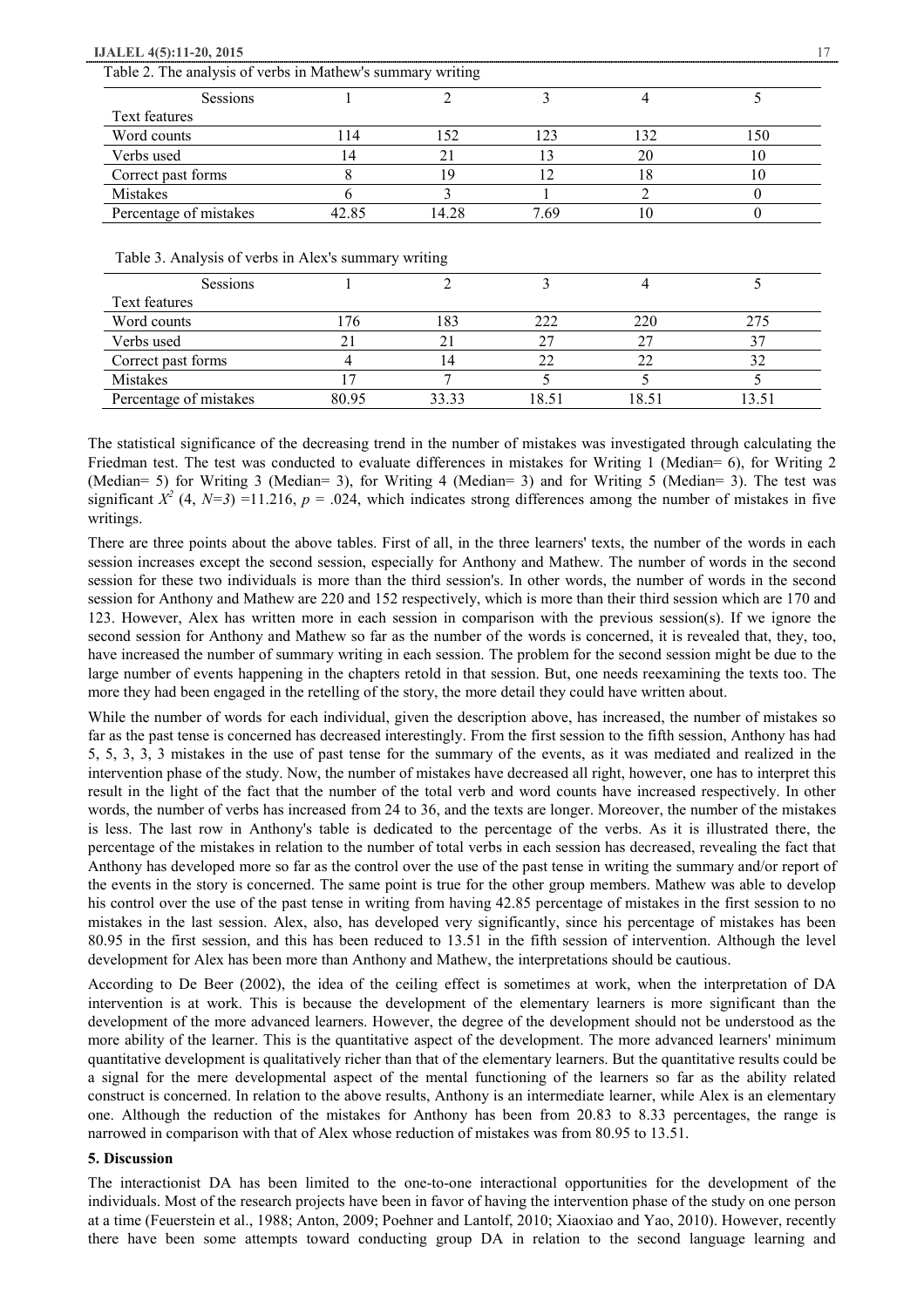development (Poehner, 2009). Moreover, as Lantolf and Yanez-Prieto (2003) have insisted, the group formation provides an opportunity for other learners to benefit from the interactions as a stepping stone for their own development. Bearing in mind Brown and Ferrar's (1999) "community of learners", each learner can behold the role of a primary interactant with the teacher, which can provide him/her firsthand experience and learning potential. The status of a primary interactant does not deprive others from the opportunity of development. Although Alex had several problems and required mediation from the teacher, every now and then, his group peers, Anthony and Mathew, intervened in the process of talk between him and the teacher, to provide their own peer mediation in order to push him toward his potentiality. This was apparent throughout the summary section of the intervention phase of the study. The more capable peers of the group, mostly Anthony, also collaborated with Mathew to provide the stepping stone for the Alex and themselves, to develop in relation to the use of the past tense for the retelling of the events. Actually, according to Petrovsky (1985), when learners have the same goal and are motivated to improve in a collaborative manner, they try not only to use the group as their own opportunity for development, but attempt to develop the group as a whole. The whole group is believed to have responsibility over the problems of his and that of others. The success of others benefits him and vice versa. It is their collectiveness (ibid) that brings about the community of the learners. Their group is not just a physical formation where individuals are set together, but they are dedicated and responsible to intervene for mediation whenever they see it appropriate. Also, the teacher was not the only mediator in the study. According to Walqui (2006), the teacher is not the only source of scaffolding and mediation in the sociocultural related studies. If learners are aware of how and when to scaffolding and inject assistance, this will give benefit to the individual in the need of mediation and provide a reflective condition for the mediator in assessing his own level of control over the point in question.

In order to make learners struggle for development (Poehner and Van Compernolle, 2013), take responsibility for their activity, and reach the construction zone (Newman et al., 1989), the mediation was provided from the most implicit form, and then, when it did not work out, the more explicit forms were negotiated with the learner. However, the interactionist DA required the negotiation of the problems and the degree of confidence and control over the points interacted. The mediator did not merely focus on the past tense, but he emphasized on other unseen problems. However, the past tense, which was the focus of the current study, was mostly interacted. The teacher, upon pinpointing any problems regarding the use of the past tense in reporting the events of the story, provided the most implicit form of mediation. This, on the part of the learners, could not be fruitful at times. The case mostly happened for Alex who had less competence in comparison to his group peers. However, even the more explicit forms could make Alex realize where the problem is, what it is, and how it should be resolved. The interactions between the mediator and Alex as well as Anthony and Mathew provided a conscious mood in the group. It means that in the five DTA sessions, learners realized that the mediation was mostly related to the use of the past tense. Therefore, the more they had the experience of being intervened and mediated by the teacher, the more they realized that the mediations were for the sake of problems in their use of the past tense. Actually, they were form-sensitive to the use of the past tense. In some occasions, this happened in the last sessions mostly, the learners were aware upon being intervened so quickly that they had to modify the tense of their verbs. According to Poehner (2008), the interaction in the ZPD, sets the scene for a purposeful conscious intervention, where the learner bears in mind certain metacognitive awareness in order to develop his control over the points interacted. However, this could be problematic for the less competent learner of the group, Alex. When a certain problem happened in his speech, the teacher mediated from the most implicit form through repeating the sentence with the rising intonation, or question form. Despite his developed control over the past tense in the activity, when several problems happened in his sentences and actually it was not related to the past tense, he mistakenly changed the tense of the past verb. But the intervention of his peers collaboratively made him aware of the other sources of problem. The raising of consciousness of the learners over the point in the intervention session made them sensitive to form. Actually, *the repetition of mediation over the past tense made a primary consciousness about*  this form. And when they were mediated for other problematic areas their secondary consciousness had to struggle to *be mediated appropriately. As a result, they needed more explicit mediation for development. If the primary*  consciousness of their focus on the form was emphasized, they could easily benefit from the mediation with the most implicit form, thus stretching their ZPD and the actual level of development over the use of the past tense. So, the repetition of the mediation over one form can cause the challenge between the primary consciousness of the form and *secondary consciousness.* The former is actually for the case of emphasis on the learning/development part of the DA, while the latter is a background place for other forms to be mediated.

Vygotsky believes that a very extreme and powerful path of development is imitation (1986). If the learner can imitate the principles of an activity, he is expected to develop his level of control and mental functioning in the given area of capability, thus, internalize it. Of course, the imitation is not that of the mechanic behaviorism. It is actually the realization of the development toward a higher qualitative performance. As it was observed in the study, the beginning sessions of the study were very challenging for Alex. He was repetitively mediated in the primary sessions. The more the mediation was provided, the more he and his peers got conscious of the form. But the point was that, in the middle of the study, his peers, after gaining a certain degree of control over the use of the past tense, tried to mediate Alex in the construction zone. *Peers actually changed role from being primary interactants with the teacher, to active mediation providers to others*. After a while, in the process of interaction between the teacher and the more capable peers, Alex tried to fulfill the same role as his peers did for him. In the qualitative analysis of this study, it was revealed that Alex tried to provide mediation for Mathew and Anthony in the course of mediation the teacher provided for them. This was of course happening when Alex developed a certain degree of control over the past tense in his story retelling.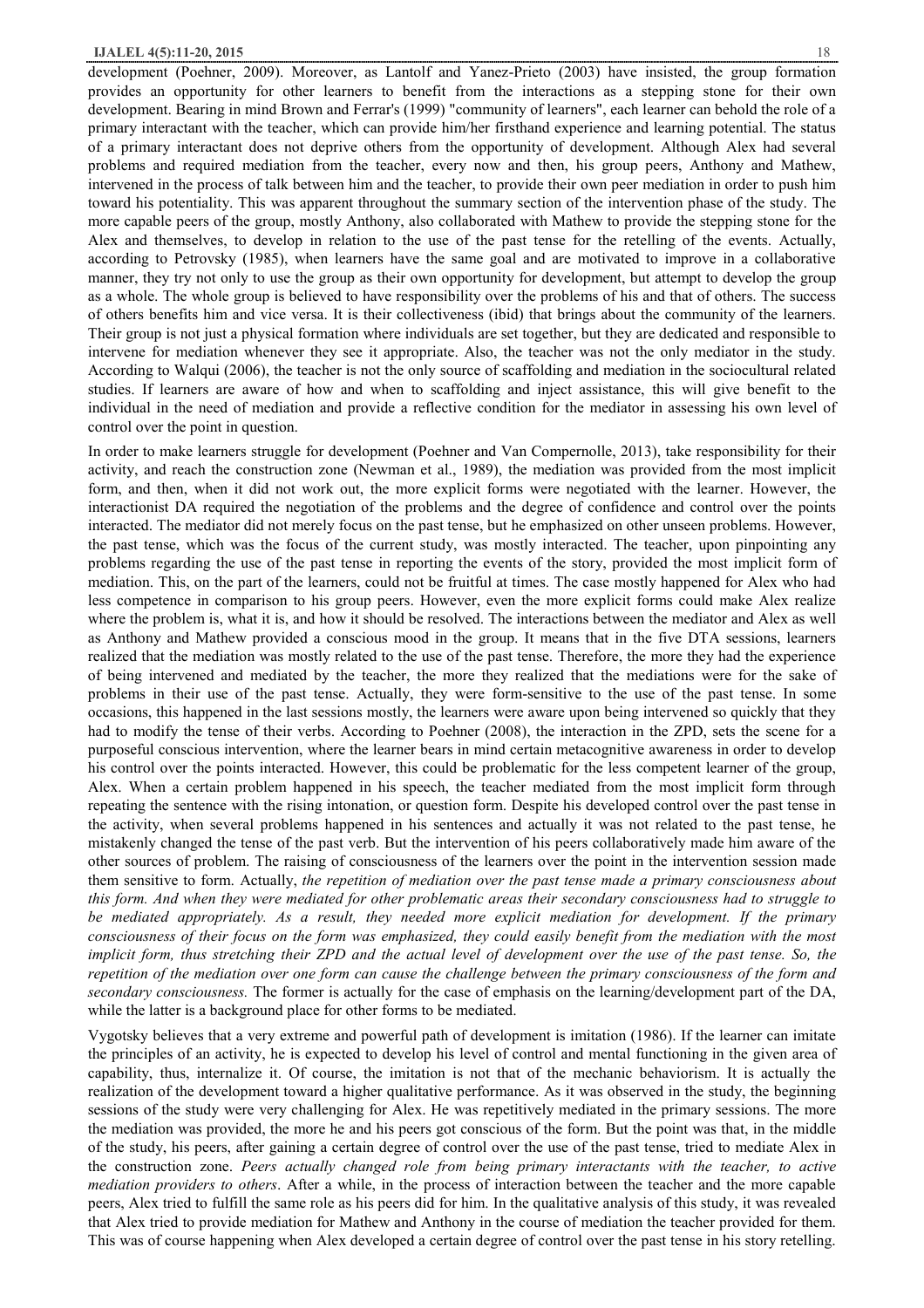The more he became capable of the activity in hand, the more he could perform the role of the mediator for others. Therefore, the changing roles from a mere benefactor of the mediation to that of the source of mediation happened within his role playing in the group. On the other hand, this was actually in line with the mediating behavior of the teacher. Alex not only tried to change his role within the interaction as a copy of the model from the teacher, but also imitated the behavior of his peers in the course of interaction in the process of mediation.

In studies related to DA in general, and the interactionist in particular, there is a distinguishing element within the field that makes one of the fundamental pillars of DA. Transcendence in interactional studies of Feuerestein et al. (1988), and transfer in DA studies in general have been taken as a serious attempt toward making DA a valid path toward merging assessment and learning. The idea of transfer is to provoke learners to perform their abilities they have developed in the intervention phase to the other related, more complex tasks (Kozulin, 2011). Through this, it could be confirmed that a change has happened in the mental functioning of the learners. Although this has been investigated in the field of second language development on personal tasks, this study has taken the principle of transfer in G-DA. Kozulin (ibid) mentions that there should be a difference between learning potential and cognitive modifiability in DA studies. By learning potential, he refers to the meditational interaction between the learner and the mediator in which the learning is pushed into his ZPD and he is actually at the level of stretching the developmental potentialities. This here and now capability should not be taken for granted as the real potential development. *If the learner can transfer the abilities*  developed in the learning potential phase to another more complex and difficult activity, it could be validated that the *learner has some certain cognitive modifiability*. In other words, it could be confirmed that the learner has developed certain abilities in the given area of mental functioning and his interrelationships on internal mental systems have been qualitatively developed. The same thing principally happened in our study. The transfer of control over the past tense in retelling the events of the story was realized through the task of writing the events. However, this transfer was not after the several intervention sessions, but it actually was instructed continuously throughout the mediation. There was a twoway-highway in the process of DA, in that, the learners were mediated in each session and then confronted with the transfer task of writing the course of events in the novel. This continuous transfer provides us the opportunity to pursue the course of development of the learners in their other complex tasks on the one hand, and to validate our approach of DA on the other. Moreover, one of the promises of DA is that the source of problems could be pinpointed in the interaction. Although, the intermediate learner of the study, Anthony, could not develop as Alex did, his developmental route was different from his peers. The same case was true for other peers in the group. It means that even though all the learners were benefiting from the same opportunity of mediation at the same time and place, and they could develop their abilities as primary and secondary interactants, they moved through their own developmental routes.

Anthony's source of problem in the learning potential phase of the study was mostly to be conscious about the use of the past tense. He did develop the ability with the implicit forms of mediation but in the transfer of the principles into writing, which is the cognitive modifiability phase, it was realized that the change of the verbs' tenses to the past form was done successfully. However, he had certain problems in the change of the reported speech to the past form. Mathew, also, had the same problem and success. He could change the tense of the verbs occasionally to the past form, but there were several pitfalls in the course of the attempts. Moreover, the last performances in the transfer activity revealed that he is on the edge of having control over the change of the reported speech to the past form. The situation was different for Alex. He had many mistakes and problems in changing the verbs' tense and reported speech. However, the more he gained confidence and ability in the learning potential and cognitive modifiability phases, the more he could get control over the use of the past tense. But he repetitively avoided the use of the reported speech in his transfer tasks. He used the direct speech most of the time. On the other hand, the level of development over the past tense was not complete even in the last transfer case, but it developed significantly.

## **6. Conclusion**

Although DA has been fruitful in its practical results, there is still so much vagueness in the process of mediation. What actually happens to the learner, how differently they perform upon facing the DA experience, what type of roles they take in different tasks, and so many other questions have to be investigated both qualitatively and quantitatively. The raising of the consciousness of the learners in this study made them form-sensitive, thus they were primarily conscious about the use of the past tense in their learning potential phase. Their secondary consciousness was at work for other problematic forms. This made a challenge of focus and responsivity to the mediation provided by the teacher. In other words, the mediation targeted to the secondary consciousness problems led the mediator to provide more explicit forms. However, this did not cause impedance for the development of the learners so far as their control over the past tense was concerned. The transfer tasks validated the development of the past tense in a continuous and consistent way. Also, the roles peers accepted in their G-DA changed fluidly in the course of interaction throughout the intervention sessions. The learning potential phase was not only at the service of the interaction between the mediator and the learners, but the imitational development of some learners, like Alex, made them change their roles from a mere benefactor of the mediation and assistance, to that of an active provider of mediation for his peers. Not only did the more competent peers gain confidence when they provided the mediation for their peers, but they also accepted the mediation when other less competent group peers, like Alex, assisted in the same manner. And finally in their transfer cases, they could be targeted as developed learners, with some problems, the source of which could be narrowly explained and described in their performance.